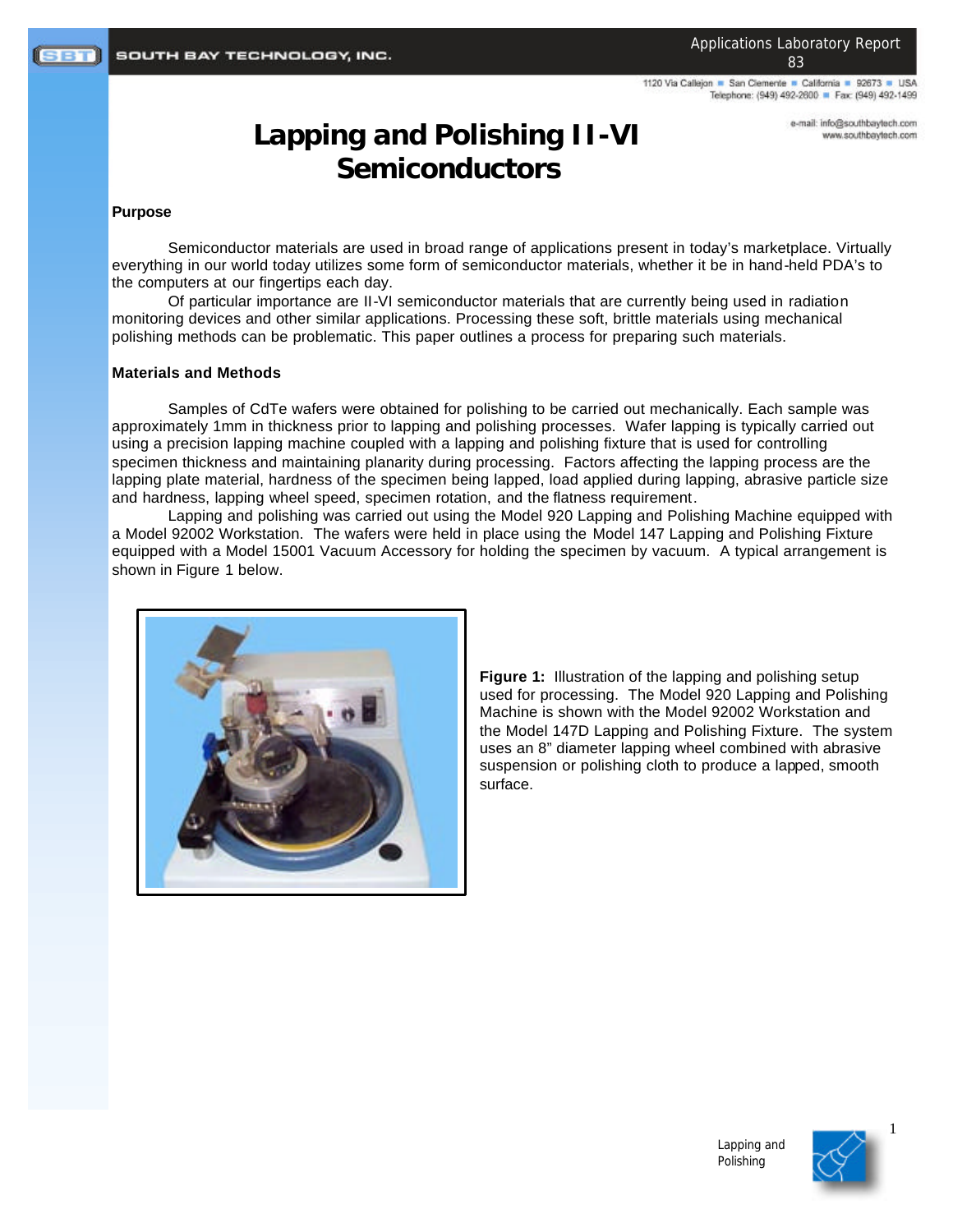### **Lapping and Polishing Methods**

Many techniques exist for producing polished samples from an as-cut wafer. This report used a system of mounting samples to a glass mounting plate, ¼" thick x 2" diameter. The glass plate was placed onto a hot plate and heated to 70° Celsius. Small amounts of wax (MWS052) were sliced into thin sheets and placed onto the glass plate. The wafers were then placed onto the plate and pressed down for uniformity with a Model 110 Sample Mounting Fixture. The assembly was allowed to cool for 30 minutes prior to lapping.

This particular wax was used along with a glass mounting plate arrangement to prevent cracking and wafer damage during thermal cycling. If the mounting wax used has a high melting point, or the mounting surface and specimen has a large difference in thermal expansion coefficient, specimen cracking will occur. Glass was used to match the coefficients as closely as possible, and the low temperature curing wax helps ensure a minimum amount of thermal cycling.

Following mounting of the wafers they were inserted into the Model 147D and held in place using a GAST mechanical vacuum pump. A two step lapping and polishing process is used to produce the desired surface finish of the wafers and is discussed below.

## **Lapping**

Lapping of the wafers to a specific dimension was first carried out to produce wafers that are 300µm in thickness and to remove some of the sawing roughness induced during the cutting process. Lapping was carried out using a copper composite lapping plate with 3µm diamond suspension. Suspension was applied to the lapping plate surface using a spray bottle, and 5 sprays per 5 minutes were used as the application rate. Lapping was done under the following conditions using the Model 920 Lapping and Polishing Machine, Model 147D Lapping and Polishing Fixture, and Model 92002 Workstation:

LOAD: 850 grams POLISHING TIME: 5 minutes

LAP SPEED: 1 on dial (75 RPM) ARM SPEED: 8 on dial (20 RPM) PLATE: LP 920 A with copper composite plate attached ABRASIVE: 3 µm diamond suspension (DS030-16) FEED RATE: 5 sprays / 5 minutes

#### **Polishing**

The polishing process was used to produce the final surface finish of the material. Polishing was carried out using 1 µm diamond suspension on Nylon polishing cloth attached to a Cast Fe lapping plate. The following parameters were used:

LOAD: 850 grams POLISHING TIME: 12 minutes

LAP SPEED: 1 on dial (75 RPM) ARM SPEED: 10 on dial (20 RPM) PLATE: LP 920 M with Nylon cloth attached ABRASIVE: 1 µm diamond suspension (DS010-16) FEED RATE: 5 sprays / 5 minutes





2